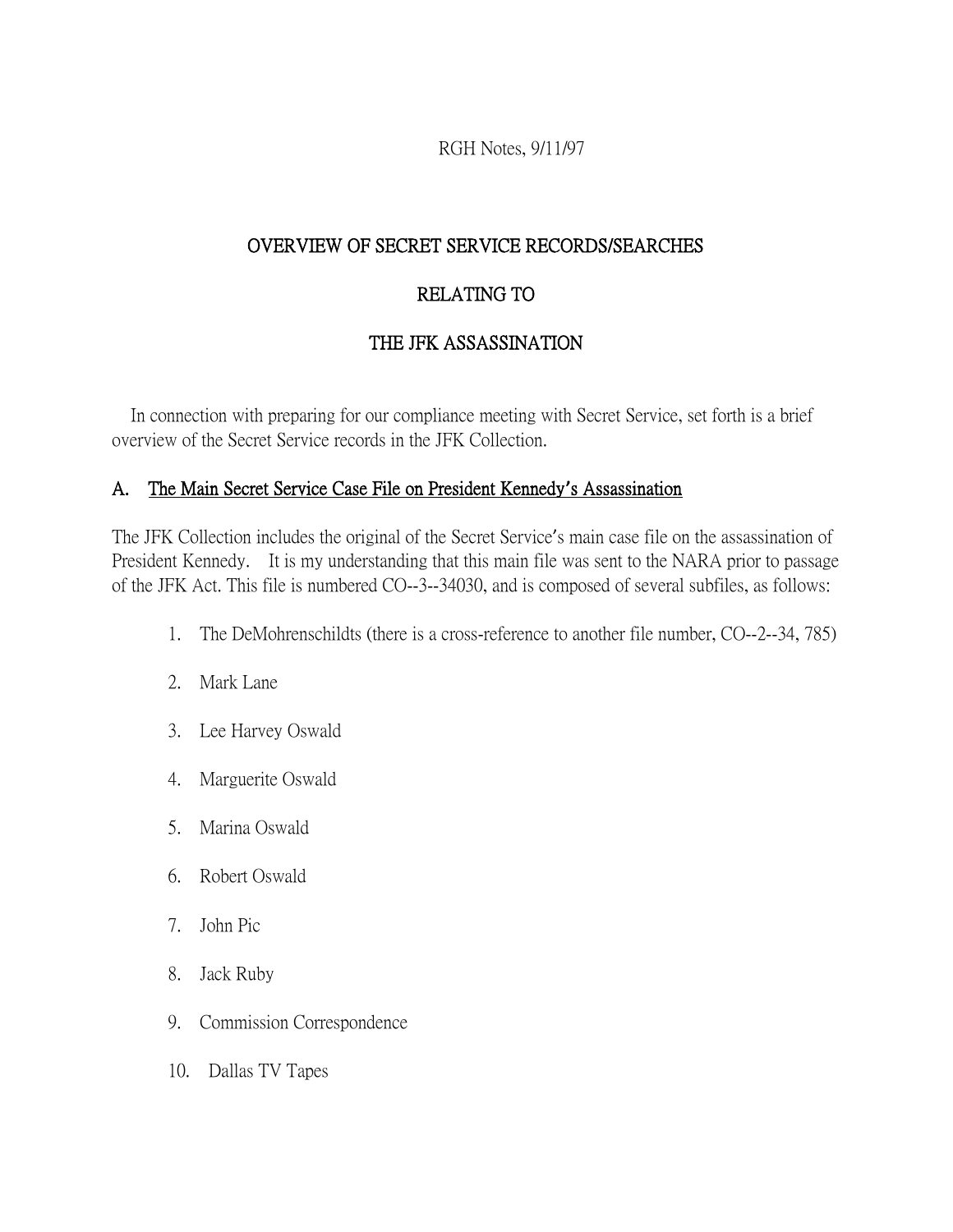- 11. JFK Medical Reports
- 12. Other Agency Reports
- 13. Secret Service Agents' Statements  $(i.e.,$  agents who had been assigned to Dallas)
- 14. Dallas PD Folder
- 15. Secret Service Reports
- 16. The Paines
- 17. FBI Reports

Following these discrete subfiles, there were additional groupings of documents, as follows:

18. Exhibits, consisting mostly of photographs (Oswald distributing leaflets in New Orleans; the Presidential Limousine after the shooting; the Texas School Book depository; and the scene of the Tippit shooting).

19. A booklet containing Protective Research Section Reports for Dallas and other cities in Texas (the Dallas reports were file numbers CO-2-34,007; 33,996; 33,664; 33,518 [file number CO--2--34,007 mentions General Walker, and we may want to request that entire file]).

20. The FBI's 1963 and then 1964 (Supplemental) Reports prepared for the Warren Commission (these are bound in blue).

21. Certain Secret Service documents being returned from the CIA to the Secret Service in March 1977.

22. A set of index cards referencing certain "Secret Service Numbers". We need to ascertain what these are.

#### --Miscellaneous Issues

hard files?

Protective Research Service ("PRS") reports. Is there a master index of these? What physical files were retained? There may just be computer abstracts, which is what the SS provided..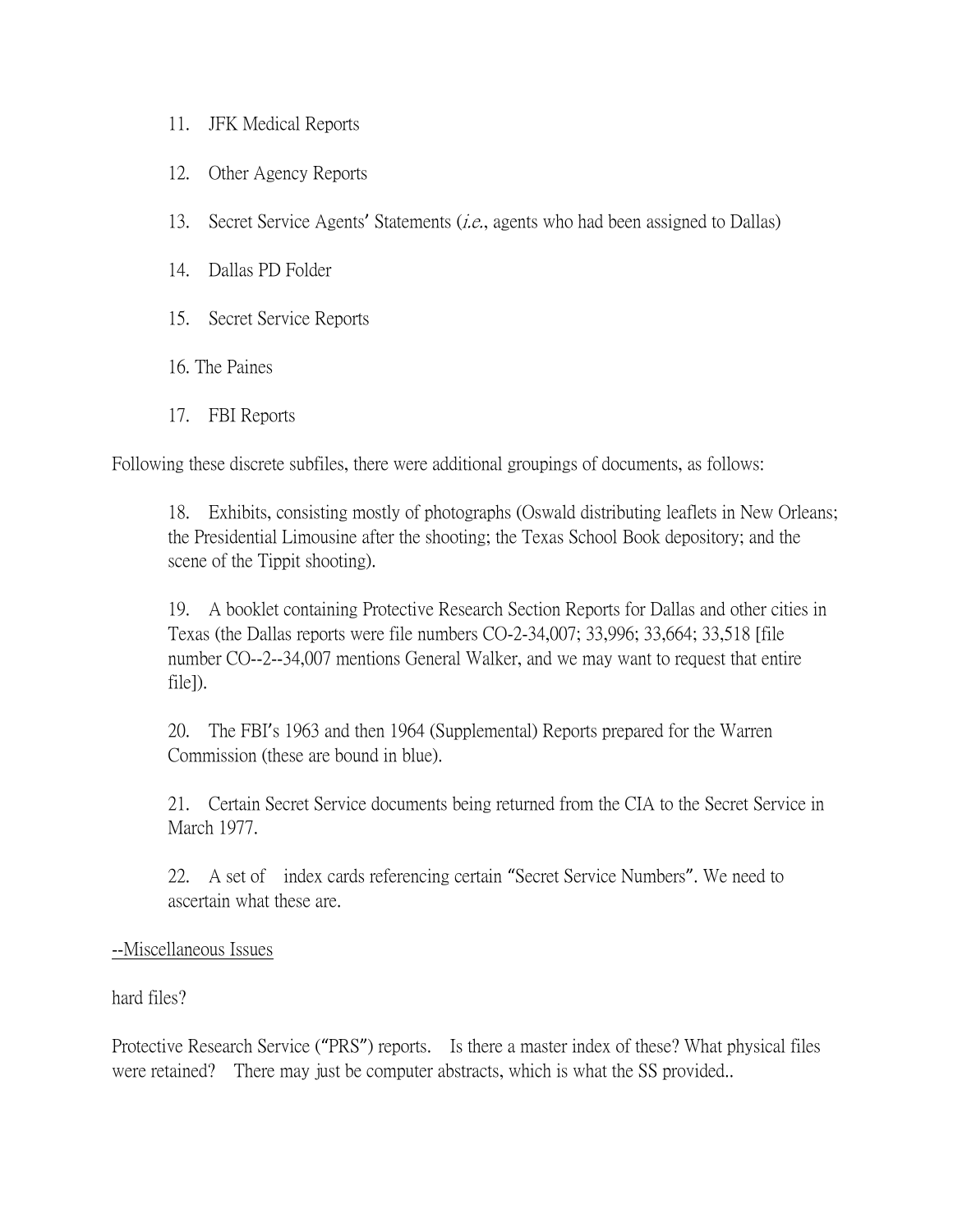--Other files are cross-referenced (Theses were summaries of PRS reports for the Texas area summarized for the Warren Commission):

CO-2-34, 785 (Demohrenschildts) CO-2-34, 007 (mentions Walker) CO-2-33,996 CO-2-33,664 CO-2-33,518

We should ask for the original of these.

--Other files cross referenced:

127-T73-0001476 ("Protectee Trip") 127-CO2-0092207 ("Nonreferrred file") 127-CO2-0076251 (File destroyed) 127-I73-0000844 (incident file but not a case referral) 127-CO2-0073684 (File exists) 127-I74-0001150 (incident) 127-I73-0000841 (incident)

SS says that whatever available records on these files were forwarded to the Review Board (Compl. Stmt. at 8; SS letters dated 5/29/96 and 4/30/97). These records were from PRS. Have these been placed in the JFK Collection?

--The Review Board was provided with abstracts on the 11 people mentioned in this file. Compl. Stmt. At 4. These were printed out by the Intelligence Division in 1996. Where are these abstracts -- in the JFK Collection? Are there any hard files?

Other files are cross-referenced (Theses were summaries of PRS reports for the Texas area summarized for the Warren Commission):

CO-2-34, 785 (Demohrenschildts) CO-2-34, 007 (mentions Walker) CO-2-33,996 CO-2-33,664 CO-2-33,518

We should ask for the original of these files...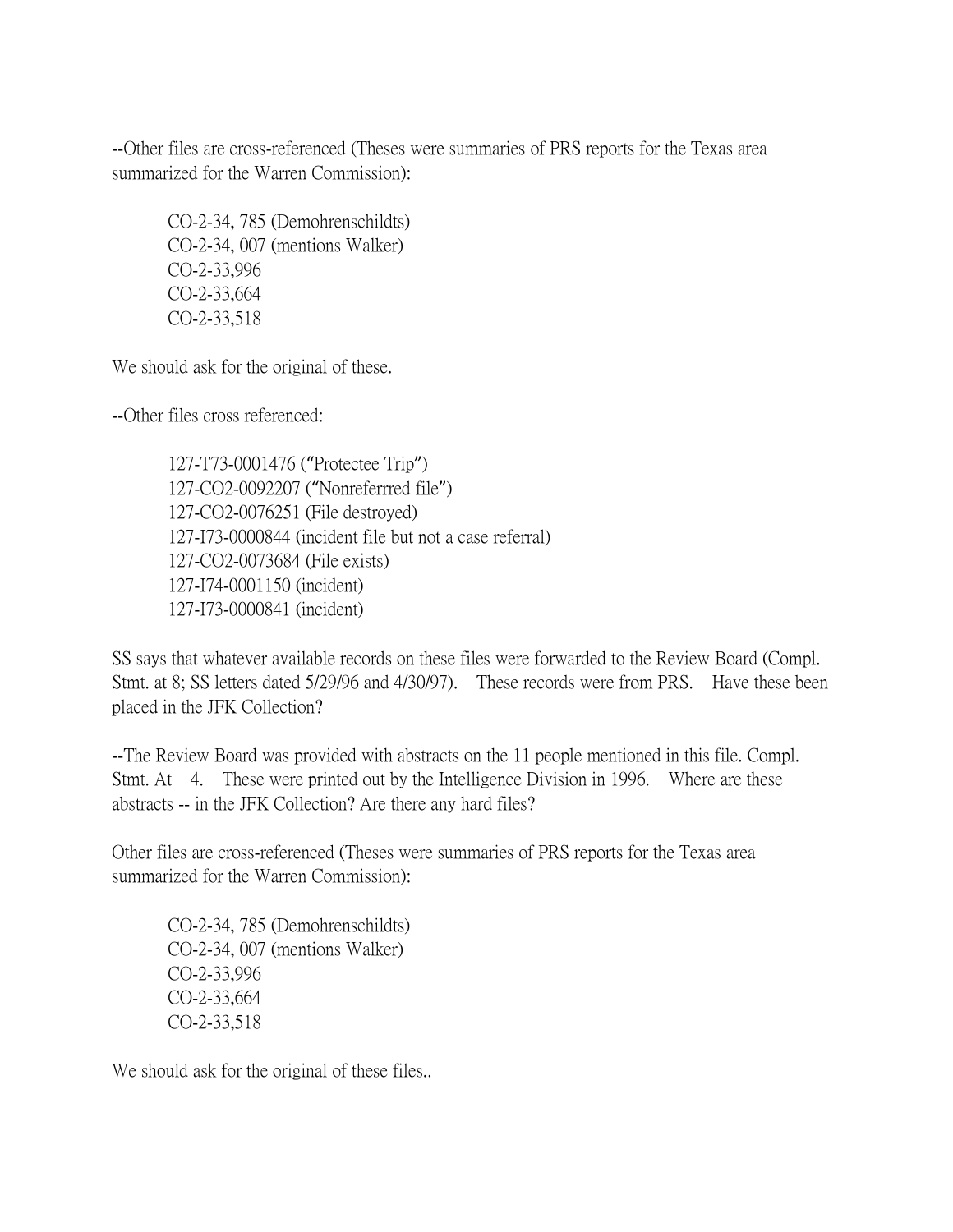--Other files cross referenced:

127-T73-0001476 ("Protectee Trip") 127-CO2-0092207 ("Nonreferrred file") 127-CO2-0076251 (File destroyed) 127-I73-0000844 (incident file but not a case referral) 127-CO2-0073684 (File exists) 127-I74-0001150 (incident)  $127 - 173 - 0000841$  (incident)<sup>1</sup>

--The Review Board was provided with abstracts on the 11 people mentioned in this file. Compl. Stmt. At 4. Where are these abstracts -- in the JFK Collection? Are there any

## B. Additional Secret Service Records Released After Passage of the JFK Act

After passage of the JFK Act, the Secret Service included within the JFK Collection additional records groups, as follows:

1. Miscellaneous FBI reports released by the Secret Service as a result of the Service's 1993 review of documents.

2. Shift Records/Trip Reports of the Presidential Protective Division, November 1-29, 1963 [Same as the "trip files" referred to at Compl. Stmt. at 7 (SS-4)?]. Has March 1963 to November 1963 been designated as assassination records? And placed in the JFK Collection?

### 3. NARA Box 1--Agency Archives

Includes news clippings, Pierre Salinger conferences, the "Manchester File," and Protective Surveys for miscellaneous cities in November 1963.

### 4. NARA Box 2--Agency Archives

Includes letters from the public on improving Presidential security (File 800.19) and a file on Agent Bolden.

5. NARA Box 3--Agency Archives

 $\overline{a}$ 

Includes more public suggestions re Presidential security (File 800.19).

<sup>&</sup>lt;sup>1</sup> These are Protective Research files from the 1970's. An "I74" file is an "incident" file.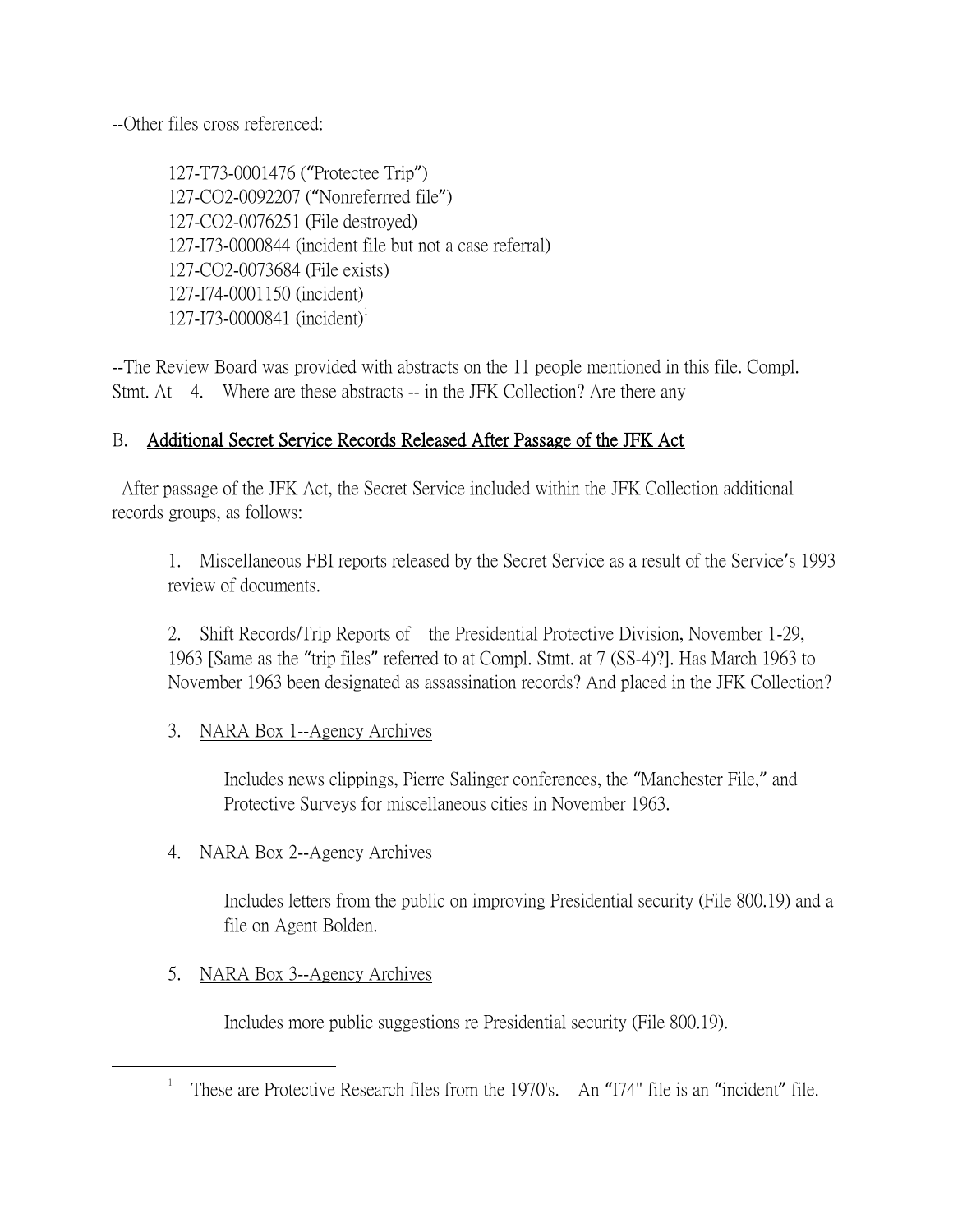## 6. NARA Box 4--Historical Vault

Includes correpondence and memos re Presidential protection (Files 611 & 602). Also includes computer abstracts on certain individuals printed out by the Intelligence Division in 1996. There were abstracts for the Paines, the DeMohrenschildts, and for the main JFK investigative file of the Secret Service (the abstract for the main file cross-referenced certain other files).<sup>2</sup>

As part of the compliance program, we ought to consider what other abstracts we want printed out (e.g., Walker, Loran Hall, and/or others).

## 7. NARA Box 5--Issuances of Chief James J. Rowley

Includes issuances (or directives) of Rowley (File No.101.50); Presidential Protective Division Shift Reports -- Unusual Incidents (1960, 1963-66) [SS-3]; General Correspondence/Memos re the President (File 611.0); and "Trip File" (documents were not in the folder).

## C. Materials Recently Forwarded to NARA for Inclusion in the JFK Collection

In addition, Steve Tilley made available certain materials that have been forwarded to him by the Secret Service for inclusion in the JFK Collection. They are:

- 1. Treasury-Secret Service Correpondence.
- 2. Secret Service Correspondence with the Senate Select Committee on Intelligence.

3. Personnel data from the files of Secret Service agents Hill, Behn, Kinney, Lawton, and Kellerman.

4. The Broshears file (SS-7).

 $\overline{a}$ 

5. Protective Surveys/Trip Reports filed in chronological order. These are prepared after a Presidential trip or event (File 611). The boxes at NARA contained these files from 1961 through part of 1963.

## D. Other Records Requested by ARRB and/or Located by the Secret Service {Are these in the

<sup>2</sup> The cross-references were: I 73-841, I 74-1150, 127-T73-1476, CO2-92207, CO2-76251, I73-8411, and CO2-73684.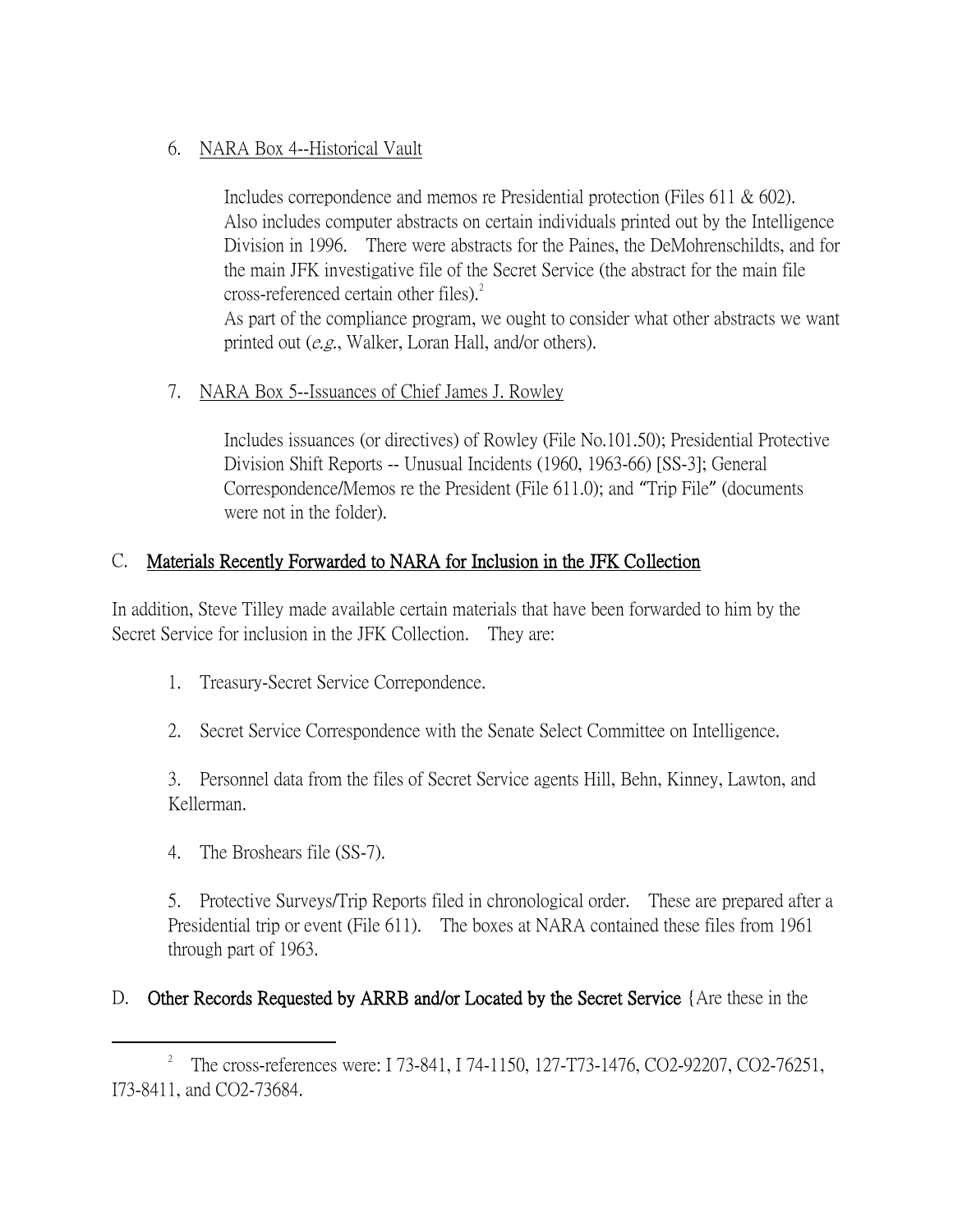JFK Collection or at ARRB?]

--Communications/recordings on the day of the assassination (SS-2). The SS found nothing.

--New York Field Office file relating to JFK assassination (Compl. Stmt. at 4)

--Classified log book in the Presidential Protection Division (Id.)

--Documents located from the Office of Investigations (Id.)

--Case File on Richard Case Nagell (SS-3)

--Casssette interview of Rowley, 8/63 (Compl. Stmt. at 7) (SS-4)

--Files on 4 of 6 individuals (Larrie Schmidt, R. Broshears, Abraham Bolden, Richard Lauchli, David Ferrie, Pedro Luis Diaz Lanz) were forwarded to the Review Board. Compl. Stmt at 8 (SS-7). Are these in the JFK Collection?

--Agent's inspection report relative to internal security review (SS-8). Compl. Stmt. at 8-9. In the JFK Collection?

--Two files on the JFK funeral arrangements. Docuuments re agreements with State Dept. and FBI. (SS-9). Compl. Stmt. at 9. Are these in the JFK Collection?

--Files on 109 individuals requested by the HSCA (SS-10). SS found hardly anything. Compl. Stmt. at 10. Additional individual files requested by HSCA (SS-14). The Secret Service has not yet responded to this. Compl. Stmt. at 11.

--Richard Bouck Files (SS-11). The Secret Service has not yet responded. Compl. Stmt. At 10.

--Records and Filing Information for 1963. (SS-12). Secret Service has not yet responded. Compl. Stmt. at 11.

--Correspondence with Congressional Committees (HSCA, Church, Pike Committees)..

Files were made available to the Church Committee in late 1975. See Wallach's Letter to McBrien dated Nov. 24, 1975 (which references a **"**a USSS index #**"** for many of the documents that the Church Committee requested). Documents re destruction of assassination records in 1965 by SAIC James M. Mastrovito. Testimony of SA Elmer Moore, Patterson, and any other SS officilas before the Church or other committees. (SS-14). The Secret service has not yet responded.

--PRS files for certain individuals reviewed by Bolden in October-Noveember 1963. (SS-15). The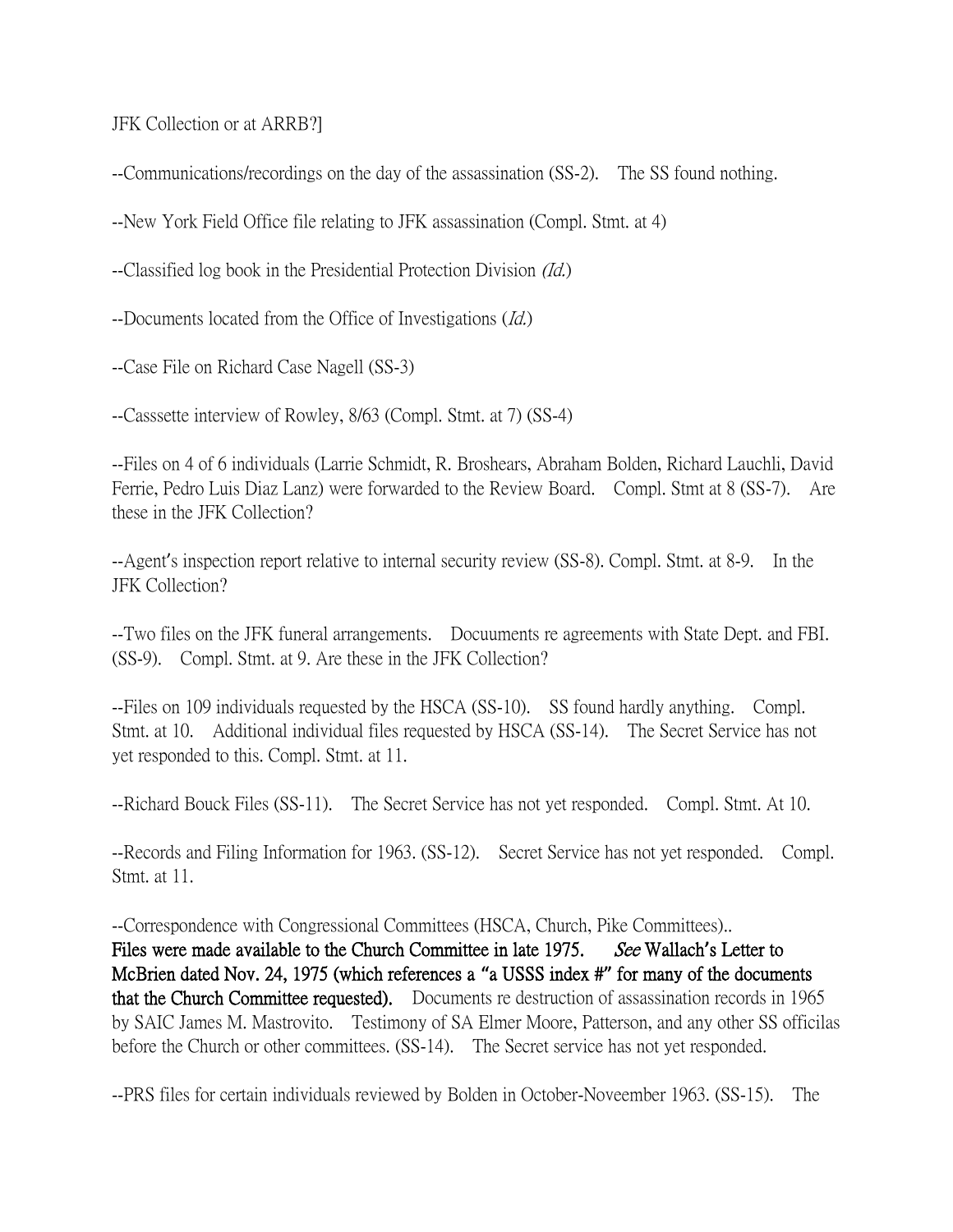Secret Service has not yet responded. Compl. Stmt. At 11.

--Request for further information regarding the Classified Log Book (SS-16). The Secret Service has not yet responded. Compl. Stmt at 12.

--CO-2-33, 115 file and "file log book" (SS-17). The Secret Service has not yet responded. Compl. Stmt. at 12.

--Records on organized crime figures (SA Carnes). (SS-18).

### E. Storage Issues

--We have not seen any of the SF-135's for the Counsel's Office, the Protective Research section, or the Field Offices. All the SF-135's and Center Point inventories appear to relate to records of the Presidential Protection Division. Also, we have seen no SF-135 forms for any high-level officials.

### F. Organization of the Secret Service

### 1. Office of the Chief (James Rowley)

--James Rowley (SS-1). SS has not located any identifiable files of Rowley. Are Chief's files designated CO-1?

--Stuart Knight, Chief during the HSCA --Knight's Briefing Book before the HSCA (pp.145-151 re NSA are missing) was provided to the Review Board-- Has it been placed in the JFK Collection?

--SS located "compilation of internal messages for Rowley" from 11/1/63 to 12/30/64. Where did these emanate from? Rowley's actual files?

--Public Suggesstions re Presidential security (File No. 800.19)

--Rowley Speeches 11/63-1/65

--Issuances of Rowley ( File 101.50)

--Inspector McCann investigated drinking incident

--Rowley was deposed by the HSCA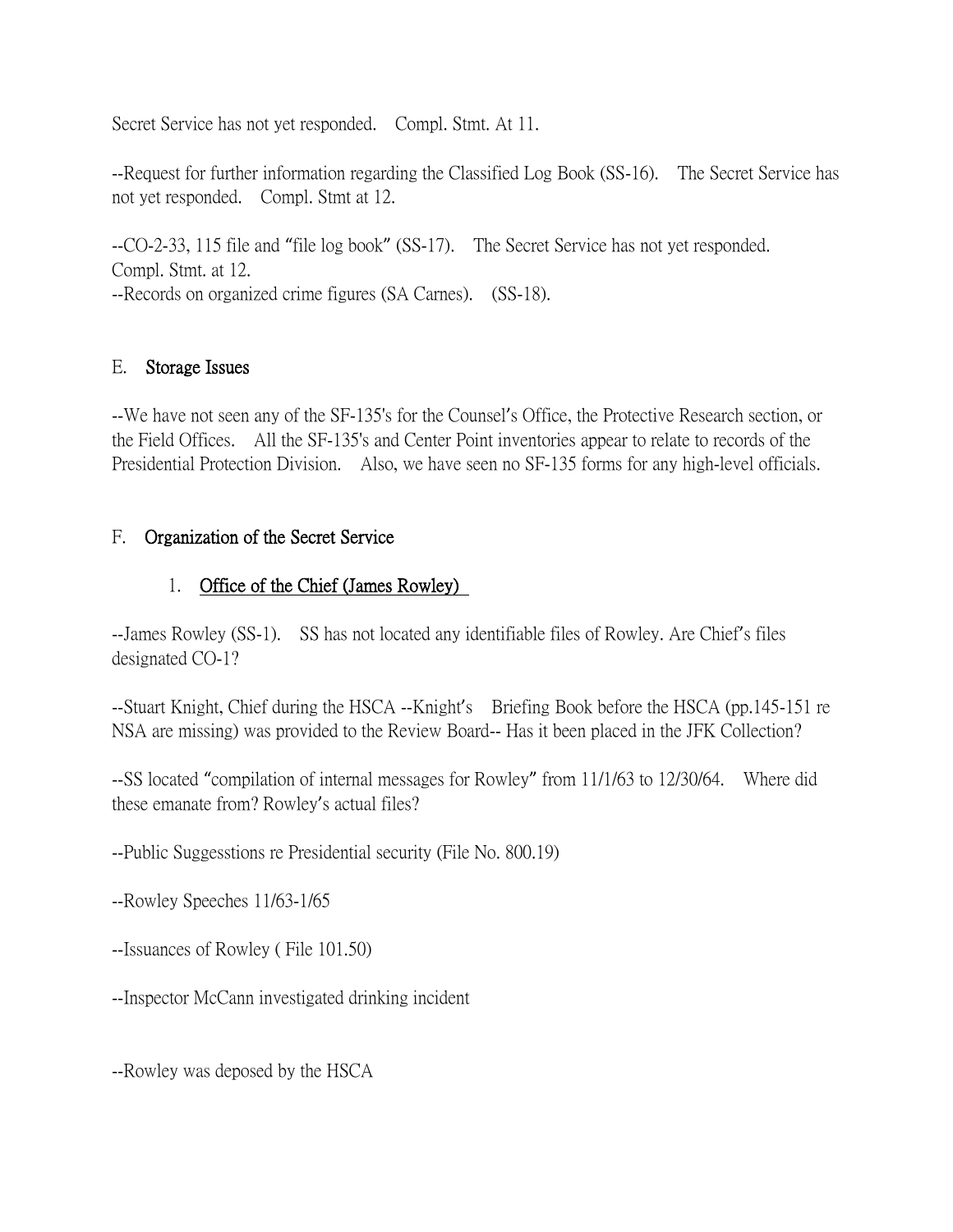### 2. Office of Special Investigations

--This Office was in existence at the time of the assassination. Any relevant records?

### 3. Office of Information & Liaison

--This Office existed at the time of the assassination

### 4. Protective Research Section

### --Office of Assistant Director

--Robert Bouck (1963/64 ?)

--Bouck testified as follows before the Warren Commission:

-Between Nov. 1961 and Nov. 1963, there were 7337 potential threats (115 in Texas). There were 1372 threats being investigated (34 in Texas).

-There was a "Check-Up Control File" of 400 individuals at the time of the Dallas trip

-50,000 active files total

-"Trip Index File" contained 100 individuals (nothing for Dallas trip index file but two for Houston)

-FBI released some cases to USSS in connection with Dallas trip

-What records existed with respect to Adlai Stevenson incident in Dallas?

--Milteer File CO-2-35, 588. Has this been released?

--PRS materials collected for the Dallas trip

--James T. Burke, Assistant Director, Protective Intelligence (1975/78?)

--Horeace t. Gibbs, Deputy Assistant Director, Protective Intellligence (1975/78?)

--Eileen Dineen reviewed 413 "threat files" for the period 3/63 through 12/63 (HSCA Doc. No. 14588)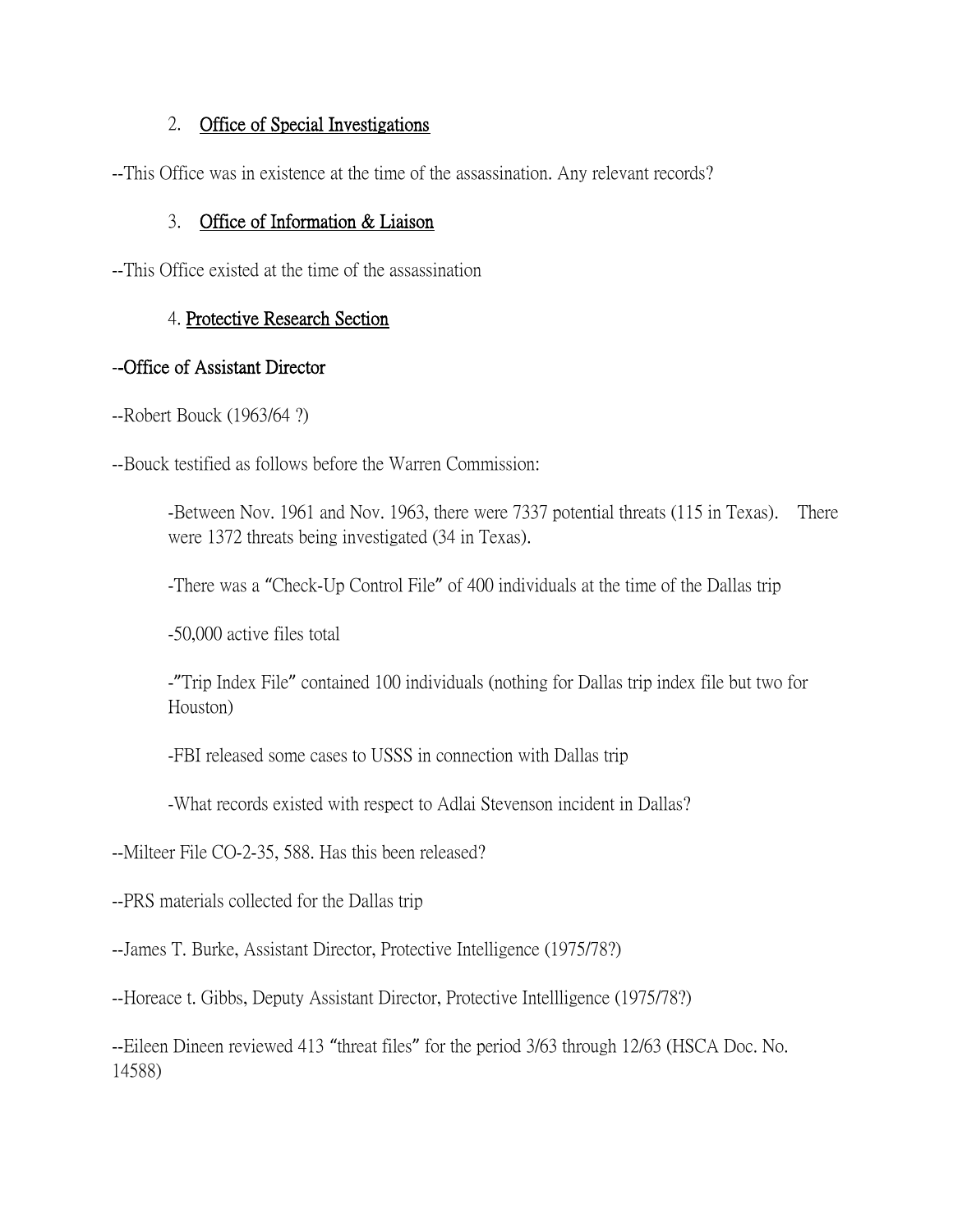--CO-2-32,682 was destroyed (HSCA Doc. No. 11318) but was incorporated into CO-2-33,115 ("The file designated CO-2-33.115 is a numerical prefix for approximately 157 separate files maintained on individuals involved in Cuban/anti-Cuban activities.").

--The Protective Research Section has a master name index that is computerized. Protective Research Service ("PRS") reports. Is there a master index of these? What physical files were retained? There may just be computer abstracts, which is what the SS provided..

## --We have to inspect the original log book of CO files.

## --We need to identify the **"**operational**"** files of the PRS.

## --Intelligence Division

--As of 1963, there was an Intelligence Division of the PRS

## --Liaison Division

--As of 1963, there was a Liaison Division for PRS

# 5. Office of the Chief Inspector (Thomas Kelley)

--Kelley was liaison to the Warren Commission

# --Records & Files Sectiion

This was under Kelley at the time of the Warren Commission

# 6. Protective Division [same as Office of Protective Operations?]

# -- Presidential Protective Division

--Same as White House Detail?

 $\overline{a}$ 

--The Secret Service identified the following records in storage in 1992:

1. OPO-85-0001 [Office of Protective Operations?]<sup>3</sup>

<sup>&</sup>lt;sup>3</sup> The Center Point records were sent to storage in the mid-1980's.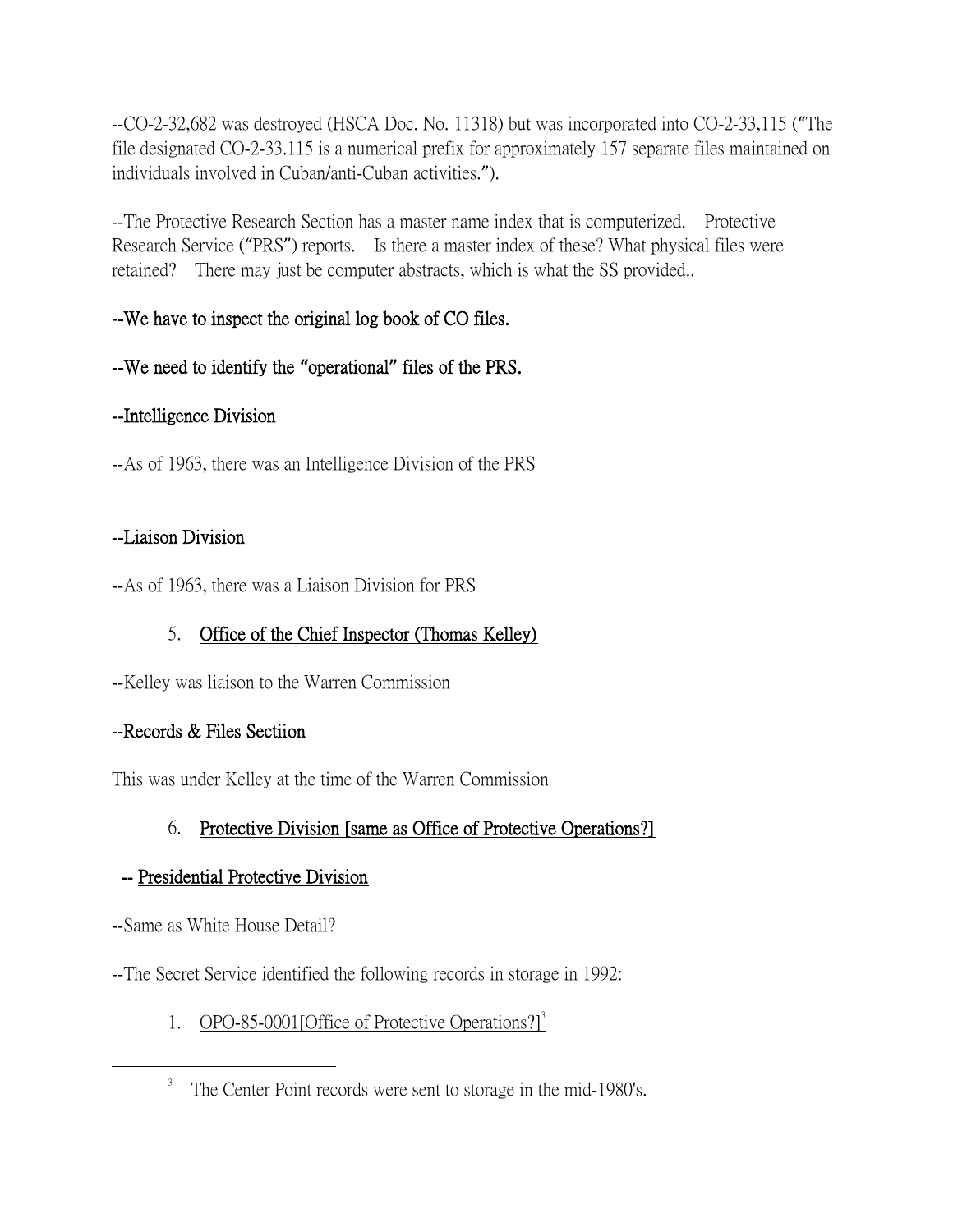Box 2--General infor re Kennedy Detail (600.00 Protection)

Box 7--Protective Surveys: 11/22/63 Fort Worth (602.111) 11/21/63 Houston (602.111) Austin, TX (602.111)

Box 8--Glen Ora, Middleburg VA (602.111)

Box 10-- President General (Corresp./Memos) (611.0)

Box 20-- ????? Box 21 and 22-- SS reports on the JFK Assassinatioon (Copies 40-44)

Bpox 34--Presidential Commission on the Assassination of JFK

2. PPD 85-000

Box 1--Daily Shift reports for November 1963

3. SF-135 87-75-0004

Boxes 1 to 6 -- 1961 to 63 Presidential Protection/Survey Reports

#### --We need to identify the **"**operational**"** files of the Office of Protective Operations.

--Presidential Trip Reports (1961- November 11, 1963)

--Accession No. 87-75-4, File No. is 611

--Two boxes were destroyed containing the October and November trip reports (O-1 Form documents the destruction)

--File 602.111 ("Other Places Folder No. 6 -- July to Nov. 1963" is missing)

--It has not been decided to what extent all of these will be designated as assassination records

--Trip Reports for November 1-29, 1963 are part of the JFK Collection (White House -Detail Shift Reports for Nov. 18, 1963 to November 24, 1963 were located in Dec. 1992)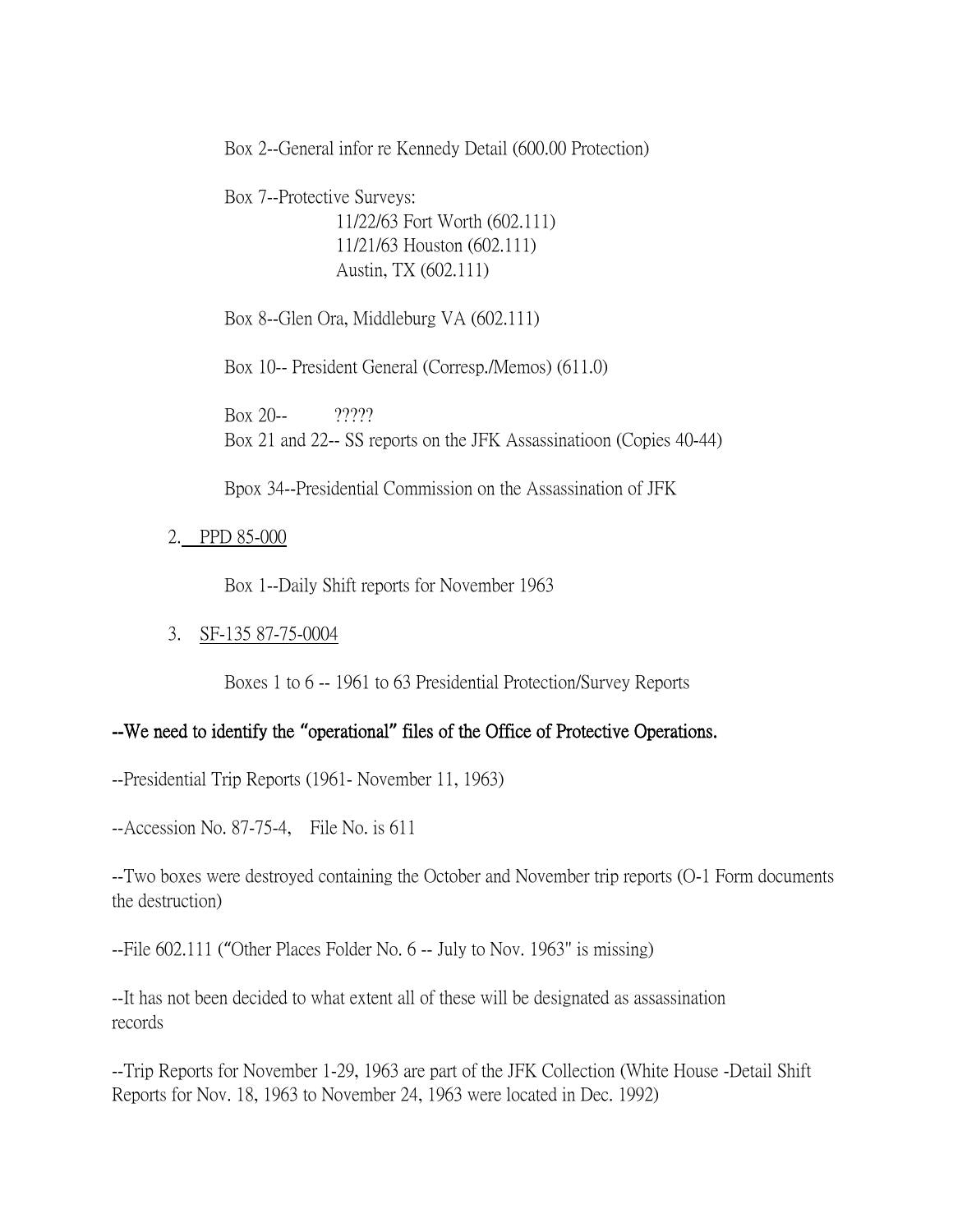--Nov. 8, 1963 NYC Trip Report was not destroyed

--PPD Shift reports -- Unusual Incidents -- 1960, 1963-66 [PPD-85-0001,1/ISS/62]

--Protective Surveys for Miscellaneous Cities in November 1963 (Fort Worth, Houston, Austin)

--Kennedy Detail Assignments

--Winston Lawson testified before the Warren Commission:

-Lawson told of no Dallas threats by by PRS

-CWO Arthur Bales, Jr., WHCA, made the communications arrangements for Dallas -Dallas field office did some checking up on right-wing groups in Dallas in advance of trip. SA Howlett touched base with local police authorities. Howlett looking at right-wing groups, including Walker.

-President's Trade Mart Speec was going to be recorded

-Max Phillips, PRS, spoke with Lawson after the assassination

--Notes on Dallas Planning (MNO-85-0012 Box 4-B (126.31))

--Agreements/Communications with the Military, including ONI, NSA DOD (MNO 85-0008 Box 234)

### --Vice-Presidential Detail

### --White House Police

--Are these files designated C)-4?

### 7. Field Offices

### --Dallas Field Office (Forrest Sorrels)

--Houston Field Office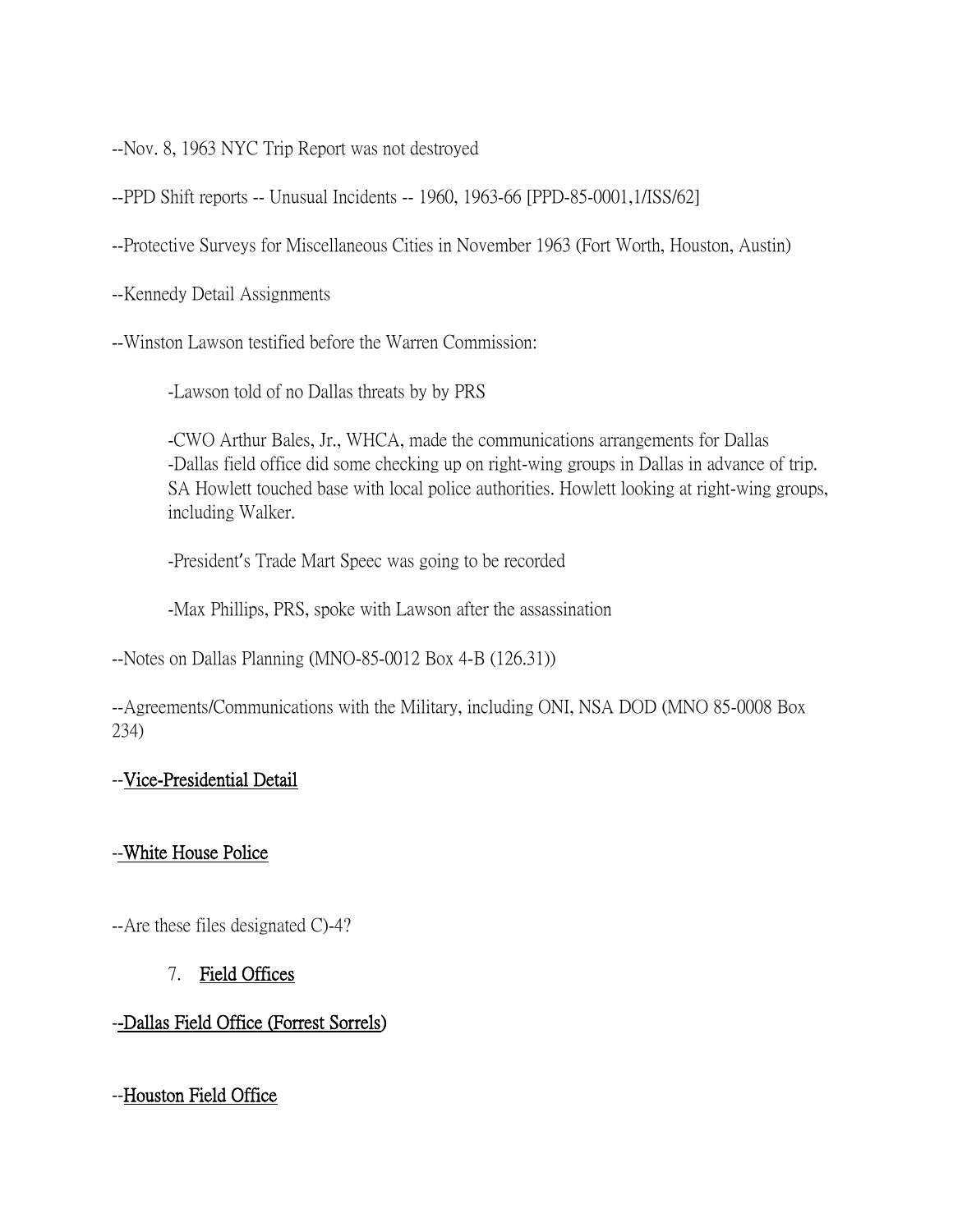### --Miami Field Office

--Files on Joseph Milteer; tape was provided to the SS; the SA was Robert Jamison

### -- Chicago Field Office

--Investigation of threat by Thomas Arthur Valleee

--SA Abraham Bolden (J-CO-1-9513) (contains "Report of Investigation by Inspector Arvid J. Dahlquist")

--Post-assassination investigation of Thomas Mosley and Homer S. Echevarria

## --Washington Field Office

--SAIC was Henry W. Geiglein

## 8. Secret Service Legal Counsel

--Robert O. Goff

--David Martin (Counsel during Church Committee)

--Richard R. Albrecht, Treasury General Counsel (when?)

## 9. Office of Administration, Management & Organization Division(MNO), Policy Analysis & Records Systems Branch (PARS)

--This is the office that is conducting the searches under the JFK Act (Machado)

What is this?

### 10. Special Investigation

--What is this?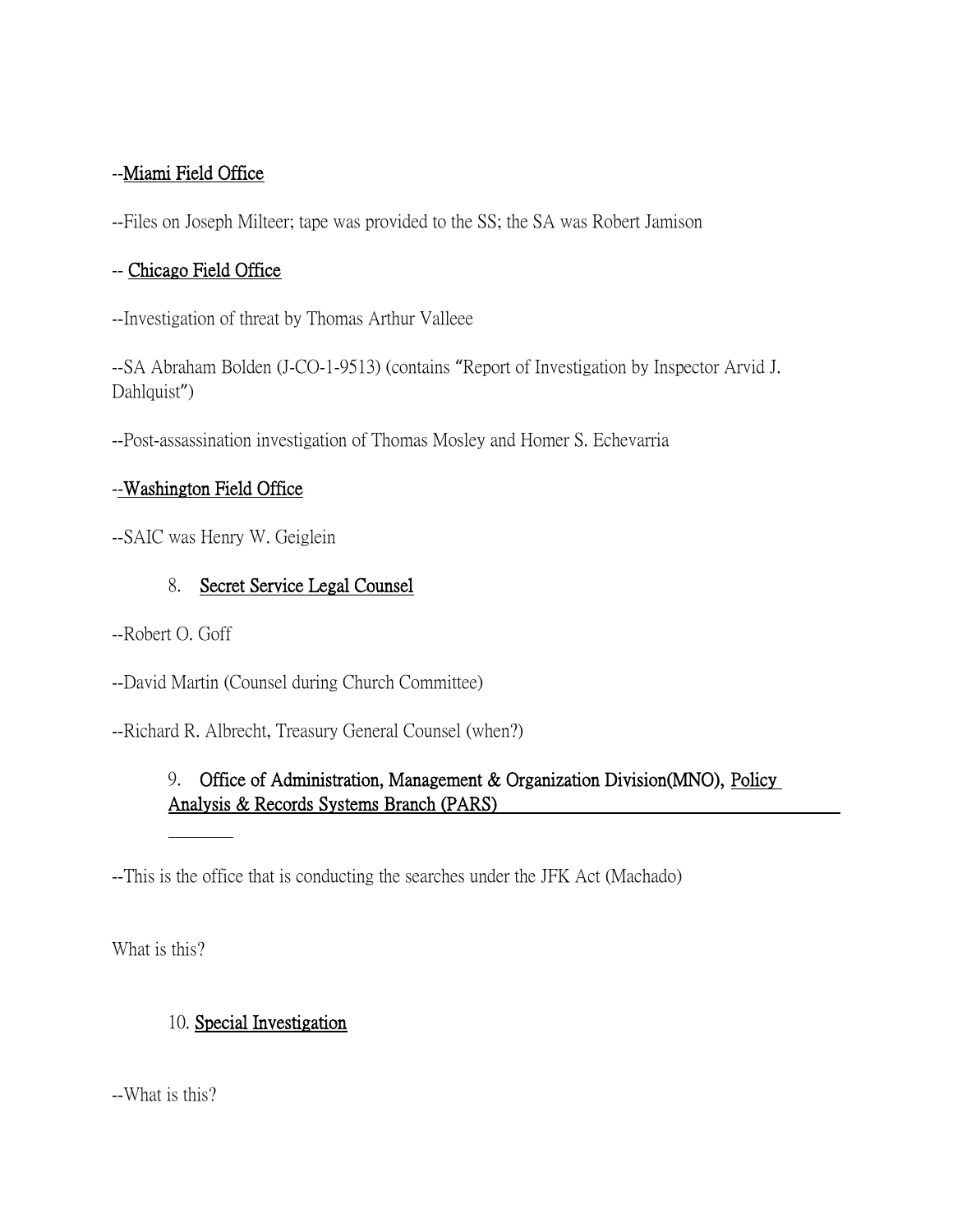## 12. Records and Files Section

#### 13. Tapes/Films

--SS loacted -Dictated memos by WC staff -"Dictated reports" -Interviews of Marguerite and others

### 14. Communications with the Warren Commission

### 15. Communications with HSCA or the Church Committee

--The following testified before the HSCA:

Kelley (Hearing) (14586) Rowley (Hearing) Bouck (Executive Session) Behn (Interview) Lawson (interview) (7066) Sorrels (7062)

--109 files, 413 "threat sheets" (March - November 1963 period)

--Some correspondence with the HSCA and Church Committee

--Rowley testified before the Church Committee

## 15. Files on Individual Secret Service Agents

We asked for the files of: Roy Kellerman (CO-1-5038-E) Ed Zucker (CO-!-9181-E)

> Thomas Kelley James Fox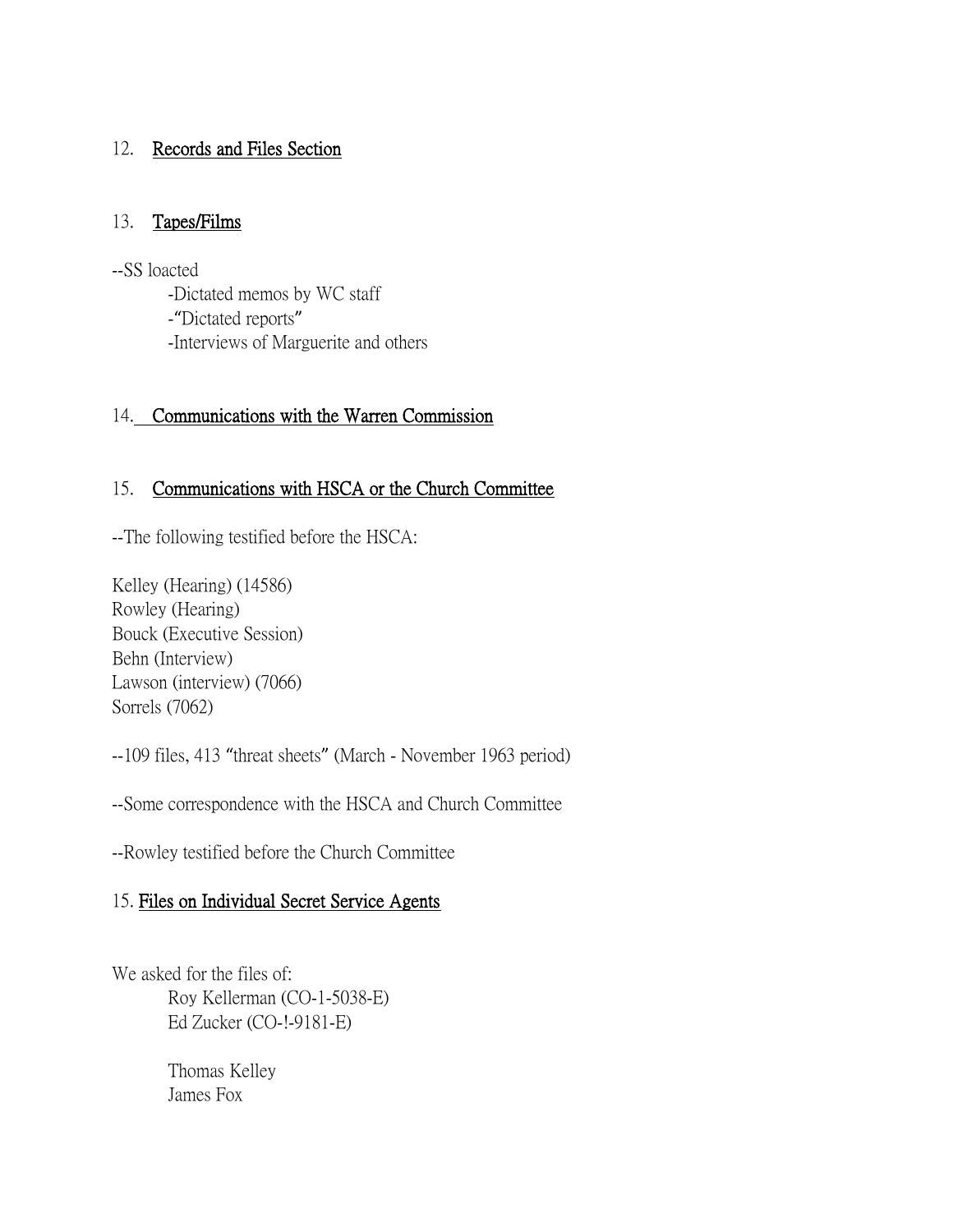Secret service takes the position thatthese are personnel/security investigation type files that SS will review but will not let us inspect directly.

### 16. The Record 1960-65

#### 17. Files on Individuals

Larrie Henry Scmidt (associated with Ed Walker) Raymond Broshears (AKA Earl Raymond Allen) (CO2-42, 269) Richard Nagell (CO-2-34, 412) Edward Serzysko (CO-2-32,030) (destroyed) Richard Lauchli (CO-2-26,104) David Ferrie (Nothing) Pedro Luis Diaz Lanz (CO-2-29,146)

Do we want to request file searches on:

Shaw Walker Trafficante Hoffa Marcello Milteer Castro Kostikov Loran Hall

## 18. Files Relating to the Protection, Interviewing and Surveillance of the Oswald Family After the Assassination

#### 19. Electronic Surveiilance

Did the Secret Service maintain any electronic surveilllance in connection with the Kennedy assassination investigation?

#### 20. Project Star File